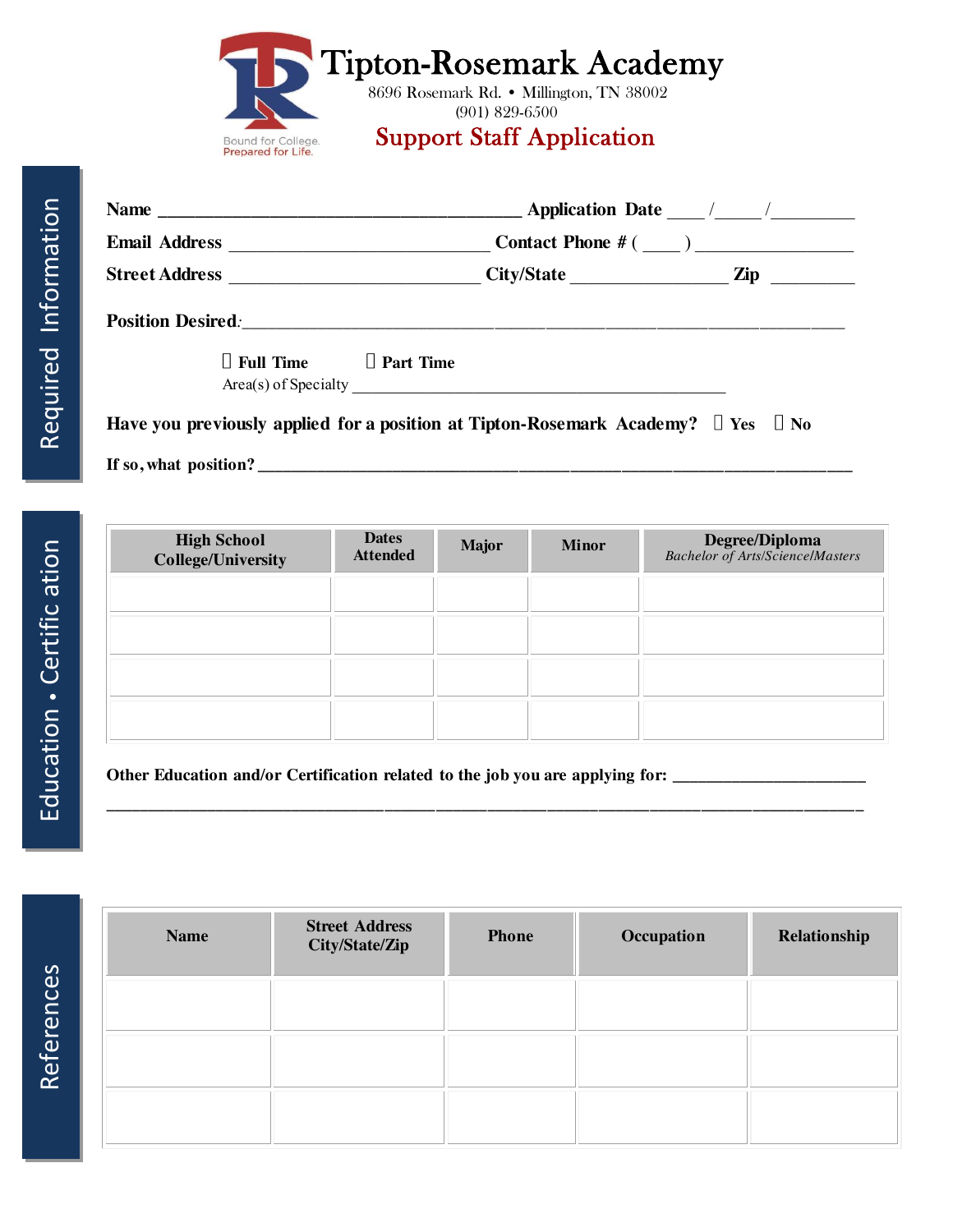I

In the last two years, have you exceeded you allotted number of leave days?  $\Box$  Yes  $\Box$  No

*Personal / Christian Background*

| <b>Have you ever been convicted of a crime?</b> (If yes, attach full details) $\Box$ Yes $\Box$ No                                                  |                |
|-----------------------------------------------------------------------------------------------------------------------------------------------------|----------------|
| $\Box$ Single $\Box$ Divorced $\Box$ Separated<br><b>□ Married</b><br><b>Marital Status</b>                                                         | $\Box$ Widowed |
| teach in a Christian school? $\Box$ Yes $\Box$ No                                                                                                   |                |
| If applicable, name and grade level entering of children:<br>Name ___________________________Grade __________Name _______________________Grade ____ |                |
| Will your children attend Tipton-Rosemark Academy?  U Yes U No                                                                                      |                |
| <b>Please describe your affiliation, if any, to Tipton-Rosemark Academy</b> ( <i>i.e. parent, alumni, etc.</i> ).                                   |                |
| <u> 1980 - Jan James James, Amerikaansk politiker (* 1905)</u>                                                                                      |                |
| Christian Denomination ________________________Church Home ______________________                                                                   |                |
|                                                                                                                                                     |                |
|                                                                                                                                                     |                |
|                                                                                                                                                     |                |
|                                                                                                                                                     |                |
|                                                                                                                                                     |                |
|                                                                                                                                                     |                |
|                                                                                                                                                     |                |
|                                                                                                                                                     |                |
|                                                                                                                                                     |                |

## *Written Response*

**Please indicate the reason(s) for your seeking employment at Tipton-Rosemark Academy and detail what would be your strengths as our employee. \_\_\_\_\_\_\_\_\_\_\_\_\_\_\_\_\_\_\_\_\_\_\_\_\_\_\_\_\_\_\_\_\_\_** 

 **\_\_\_\_\_\_\_\_\_\_\_\_\_\_\_\_\_\_\_\_\_\_\_\_\_\_\_\_\_\_\_\_\_\_\_\_\_\_\_\_\_\_\_\_\_\_\_\_\_\_\_\_\_\_\_\_\_\_\_\_\_\_\_\_\_\_\_\_\_\_\_\_\_\_\_\_\_\_\_\_\_**

 **\_\_\_\_\_\_\_\_\_\_\_\_\_\_\_\_\_\_\_\_\_\_\_\_\_\_\_\_\_\_\_\_\_\_\_\_\_\_\_\_\_\_\_\_\_\_\_\_\_\_\_\_\_\_\_\_\_\_\_\_\_\_\_\_\_\_\_\_\_\_\_\_\_\_\_\_\_\_\_\_\_**

 **\_\_\_\_\_\_\_\_\_\_\_\_\_\_\_\_\_\_\_\_\_\_\_\_\_\_\_\_\_\_\_\_\_\_\_\_\_\_\_\_\_\_\_\_\_\_\_\_\_\_\_\_\_\_\_\_\_\_\_\_\_\_\_\_\_\_\_\_\_\_\_\_\_\_\_\_\_\_\_\_\_**

 **\_\_\_\_\_\_\_\_\_\_\_\_\_\_\_\_\_\_\_\_\_\_\_\_\_\_\_\_\_\_\_\_\_\_\_\_\_\_\_\_\_\_\_\_\_\_\_\_\_\_\_\_\_\_\_\_\_\_\_\_\_\_\_\_\_\_\_\_\_\_\_\_\_\_\_\_\_\_\_\_\_**

 **\_\_\_\_\_\_\_\_\_\_\_\_\_\_\_\_\_\_\_\_\_\_\_\_\_\_\_\_\_\_\_\_\_\_\_\_\_\_\_\_\_\_\_\_\_\_\_\_\_\_\_\_\_\_\_\_\_\_\_\_\_\_\_\_\_\_\_\_\_\_\_\_\_\_\_\_\_\_\_\_\_**

 **\_\_\_\_\_\_\_\_\_\_\_\_\_\_\_\_\_\_\_\_\_\_\_\_\_\_\_\_\_\_\_\_\_\_\_\_\_\_\_\_\_\_\_\_\_\_\_\_\_\_\_\_\_\_\_\_\_\_\_\_\_\_\_\_\_\_\_\_\_\_\_\_\_\_\_\_\_\_\_\_\_**

Christian Background

Christian Background